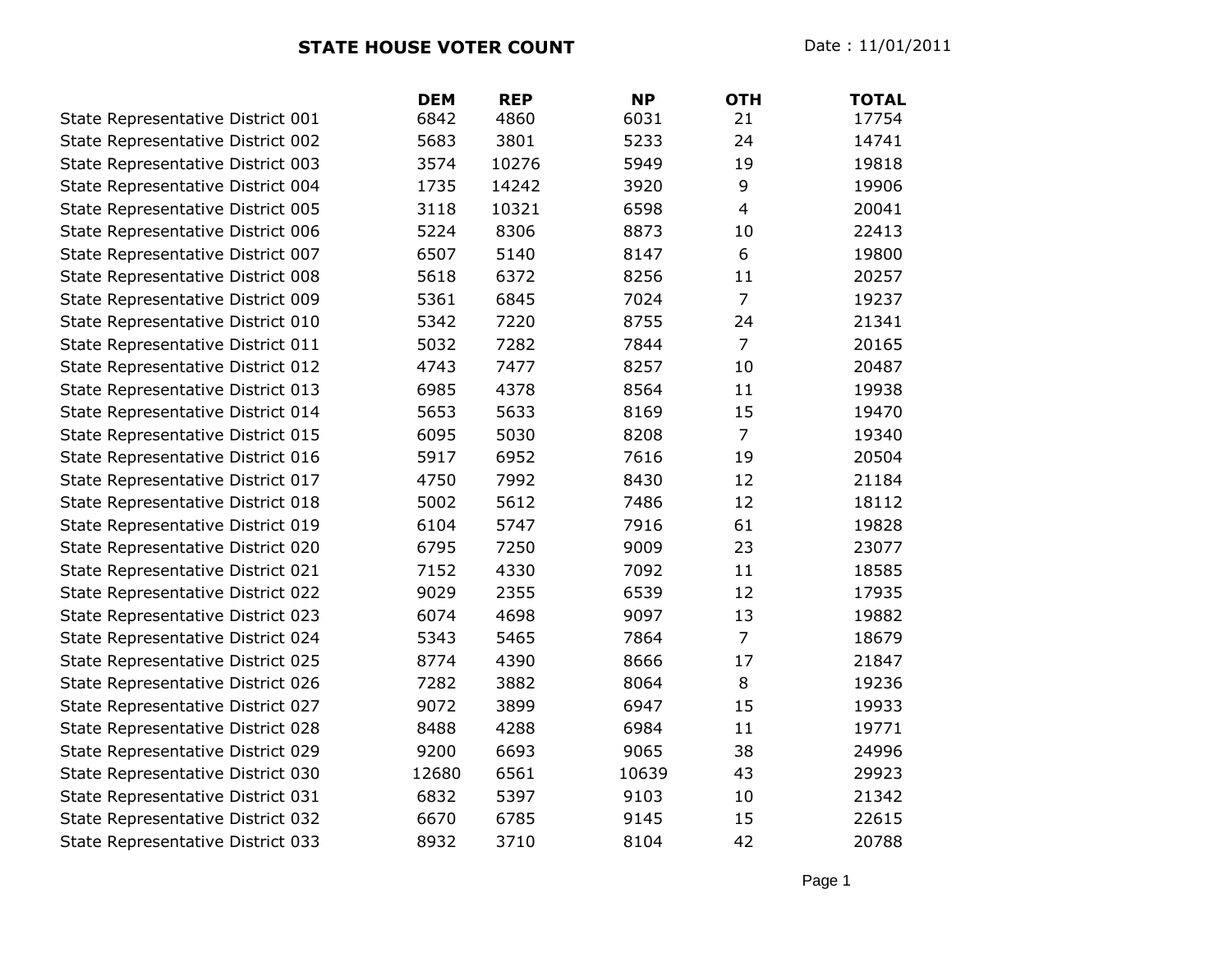**STATE HOUSE VOTER COUNT** Date : 11/01/2011

|                                   | <b>DEM</b> | <b>REP</b> | <b>NP</b> | <b>OTH</b>     | <b>TOTAL</b> |
|-----------------------------------|------------|------------|-----------|----------------|--------------|
| State Representative District 034 | 8219       | 4661       | 7573      | 25             | 20478        |
| State Representative District 035 | 7821       | 7723       | 9769      | 32             | 25345        |
| State Representative District 036 | 7964       | 8311       | 10290     | 42             | 26607        |
| State Representative District 037 | 7365       | 7056       | 8335      | 32             | 22788        |
| State Representative District 038 | 8631       | 4950       | 6421      | 31             | 20033        |
| State Representative District 039 | 5712       | 5861       | 9061      | 12             | 20646        |
| State Representative District 040 | 5035       | 7585       | 7945      | 13             | 20578        |
| State Representative District 041 | 8109       | 6164       | 6664      | 13             | 20950        |
| State Representative District 042 | 8752       | 7593       | 7530      | 27             | 23902        |
| State Representative District 043 | 6271       | 5833       | 7454      | $\overline{7}$ | 19565        |
| State Representative District 044 | 5114       | 7094       | 7755      | 9              | 19972        |
| State Representative District 045 | 7833       | 5862       | 10585     | 136            | 24416        |
| State Representative District 046 | 8416       | 6564       | 8827      | 58             | 23865        |
| State Representative District 047 | 9091       | 13919      | 15927     | 22             | 38959        |
| State Representative District 048 | 6574       | 5441       | 8420      | 16             | 20451        |
| State Representative District 049 | 7431       | 5076       | 6751      | 17             | 19275        |
| State Representative District 050 | 4800       | 6216       | 7467      | 15             | 18498        |
| State Representative District 051 | 5691       | 5884       | 8500      | 20             | 20095        |
| State Representative District 052 | 4552       | 6668       | 7605      | 5              | 18830        |
| State Representative District 053 | 4778       | 8340       | 8058      | 9              | 21185        |
| State Representative District 054 | 5785       | 6386       | 6860      | 21             | 19052        |
| State Representative District 055 | 4903       | 6484       | 6921      | 8              | 18316        |
| State Representative District 056 | 5664       | 6885       | 6030      | 14             | 18593        |
| State Representative District 057 | 4569       | 8880       | 7242      | 10             | 20701        |
| State Representative District 058 | 5343       | 7433       | 7566      | 11             | 20353        |
| State Representative District 059 | 7263       | 7705       | 5380      | 12             | 20360        |
| State Representative District 060 | 6915       | 7584       | 6351      | 34             | 20884        |
| State Representative District 061 | 10077      | 4917       | 4707      | 46             | 19747        |
| State Representative District 062 | 8011       | 3221       | 4886      | 34             | 16152        |
| State Representative District 063 | 7654       | 8884       | 6571      | 27             | 23136        |
| State Representative District 064 | 8694       | 4850       | 5317      | 38             | 18899        |
| State Representative District 065 | 7646       | 2826       | 4619      | 33             | 15124        |
| State Representative District 066 | 8446       | 2123       | 4054      | 48             | 14671        |

Page 2